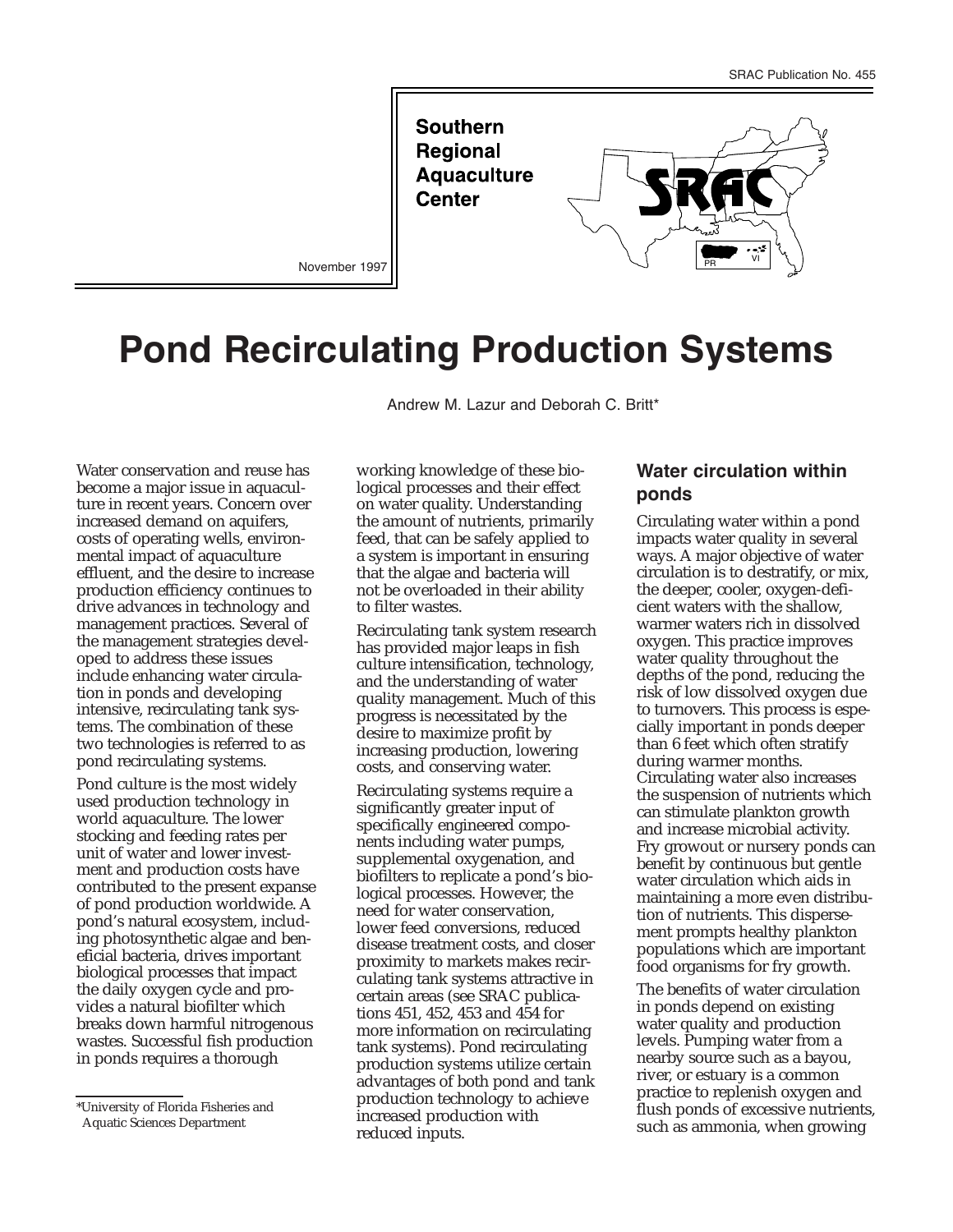crawfish and shrimp. In many cases, however, flushing ponds does not improve water quality significantly, particularly in large ponds. Additionally, the cost associated with this practice is often not economically feasible. Earthen or plastic baffles can assist water flow throughout the pond thus improving water quality (see Figure 1).

Use of mechanical aeration has increased the amount of fish produced in ponds. Oxygen concentrations are increased during the normal, low, nighttime period when algae respiration is significant. Aeration also contributes to water circulation. Some production systems, such as intensive shrimp culture, depend on aerator-driven circulation as a key



*Figure 1. Common water exchange design using baffles in pond.*



*Figure 2. Paddlewheel aerator-driven water circulation used in shrimp production ponds.*

water quality management tool. Paddlewheel aerators placed in each pond corner create a unidirectional flow (see Figure 2).

This circulation tends to force solids to collect to a central drain. Aeration rates of 5 to 10 horsepower per acre are necessary to provide both aeration and water circulation depending on stocking density and daily water exchange.

Permanent crawfish ponds with earthen baffles use aeration and water circulation to direct water flow. Proper placement of aerators in the pond is essential to maximize water circulation (see Figure 3). In ponds without baffles, studies have shown that placing a paddlewheel aerator at the middle of the pond's longest levee maximizes circulation within the pond (see Figure 4).

Diffused air systems, such as airlift pumps, are often used to suspend nutrients in fry ponds and to destratify deep ponds (see Figure 5). They are also effective in moving water both vertically and horizontally.

The use of specifically designed water circulators or blenders has received attention in recent years for use in catfish, crawfish, and shrimp ponds. These propeller type units pump or move high volumes of water with low power. Water flows of 1,700 to 11,000 gallons per minute are attained with 1 and 3 hp units, respectively (see Figure 6).

Water circulators can be used in combination with aerators in production systems where both aeration and water circulation are desired. Water circulators are often operated during afternoon hours coinciding with peak photosynthesis. Consequently, oxygensupersaturated surface water is mixed with deeper waters which increases the total pond oxygen budget prior to the normal, late night, and early morning low oxygen period. Water circulation may reduce the time and cost needed for nighttime aeration which uses aerators with greater horsepower ratings.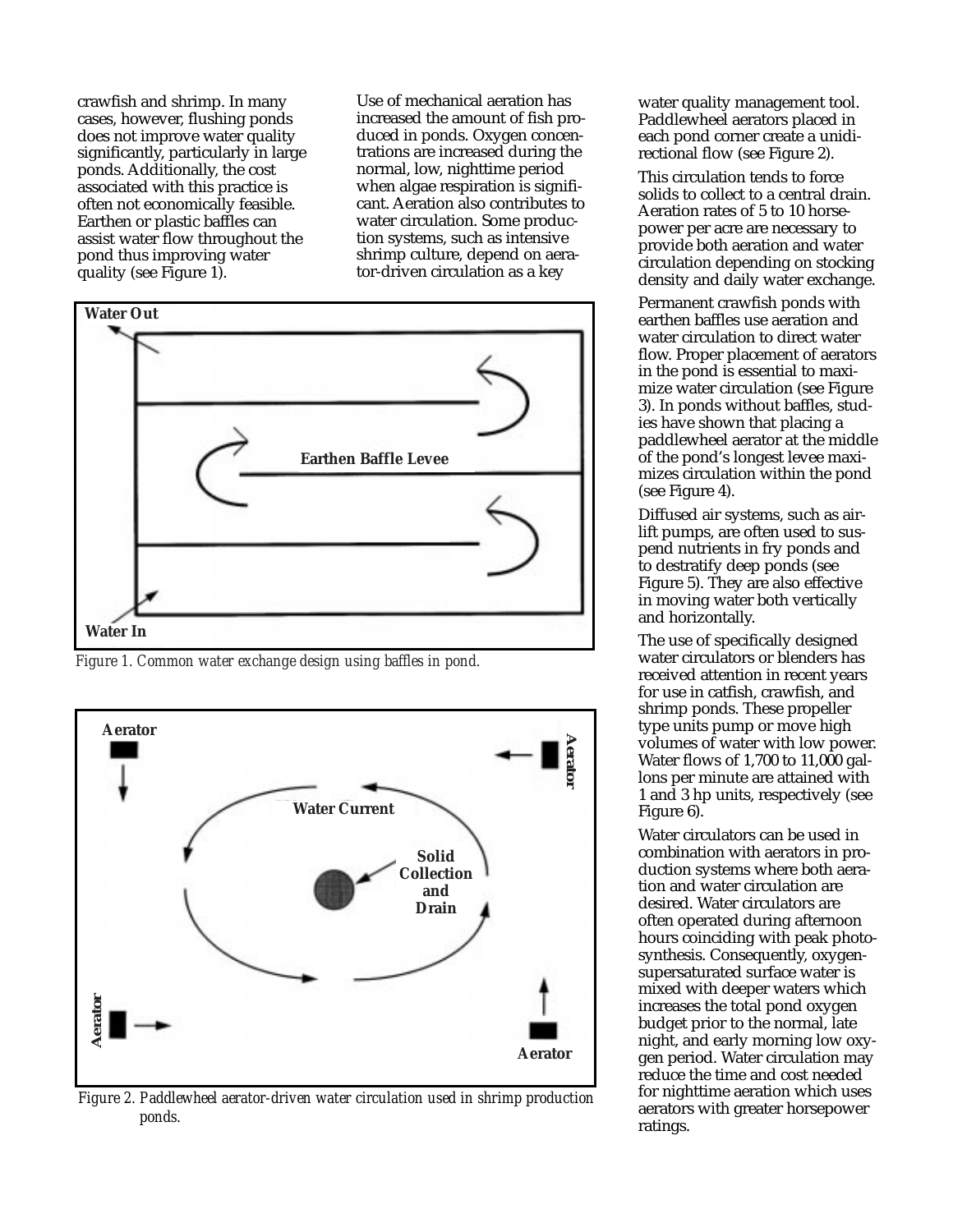

*Figure 3. Water recirculation pond design using baffles and paddlewheel aerators to move and direct water flow.*

Another impact on water quality from water circulation is an increase in microbial activity because of the mixing of nutrients within the pond and over the pond bottom. This effect may be beneficial in enhancing the recycling of nutrients in the pond which may reduce levels of certain toxic metabolites such as ammonia and nitrite.

### **Pond recirculating systems**

A variety of pond production systems that incorporate complete water recirculation have been developed in recent years. Fundamental to this technology is reducing water use, increasing production efficiency, and attaining a greater level of production sus-



*Figure 4. Recommended placement of a paddlewheel aerator in a pond to maximize water aeration and circulation efficiency.*

tainability by using the biological processes of phytoplankton and other aquatic plants. These systems vary in design according to production goals and topography. One common practice involves using a pond or series of ponds as a green water reservoir to supply water to fish production in raceways or tanks (see Figure 7). Some systems incorporate a ditch or wetland system using algae or wetland plants as filters to reduce nutrient levels in water prior to returning it to the pond.

These types of pond recirculating systems allow for polyculture of herbivorous species such as tilapia or bighead carp which can be contained separately in raceways or other ponds (see Figure 8). This segregation reduces handling stress associated with separating the fish at harvest. Another potential advantage is the increased marketing control due to being able to more easily harvest the fish from raceways rather than seining an entire pond. However, since water is pumped continuously through raceways at 0.5 to 4 exchanges per hour, increased electricity inputs are required as compared to traditional pond culture and, therefore, fish production costs may be higher. Cost considerations should be conducted to evaluate whether the advantages of these systems are profitable.

# **Aquatic plant treatment components**

The use of aquatic plants to treat or assimilate nutrients from aquaculture production water is a relatively new concept, and specific recommendations for the ratio of production to plant treatment area are limited. This ratio, whether a green water reservoir or wetland plant system, to fish production unit volume, will vary depending on the type of aquatic plant and its ability to assimilate nutrients, the fish species, feeding rates, and water circulation rates. Phytoplankton are relatively efficient at assimilating nitrite, ammonia, and phosphorus as food sources.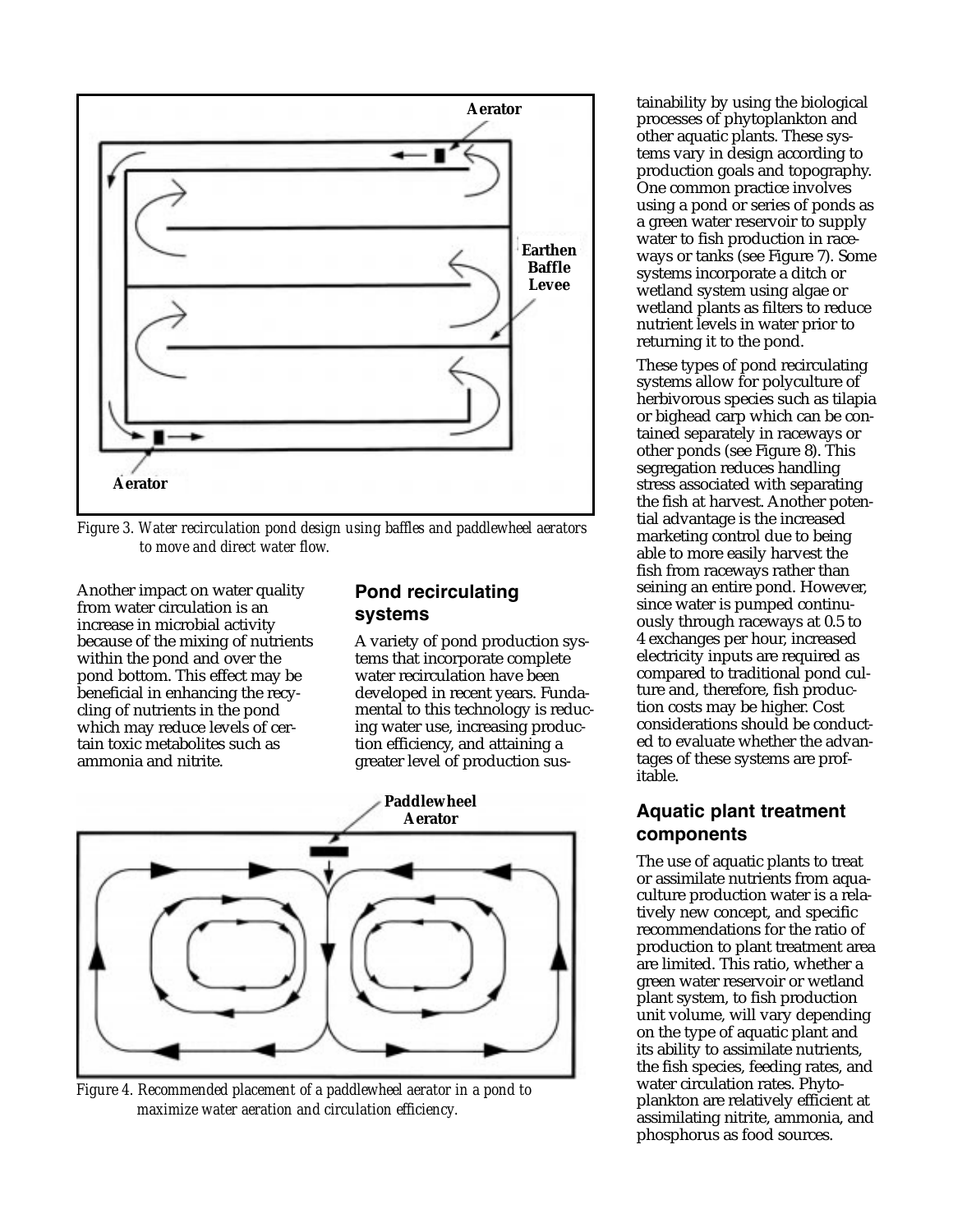

*Figure 5. Airlift pump.*

However, in a static pond or pond recirculating system, a daily limit of nutrient loading exists. Even with intensive aeration, a point will be reached where phytoplankton or wetland plants cannot assimilate all of the nutrients. This excess could result in toxic concentrations of nitrogenous wastes.

Wetland plant species such as bulrushes, cutgrass, maidencane, and rice have been shown to improve water quality. Preliminary studies have shown that wetlands are effective in reducing BOD, phosphorus, suspended solids, and nitrogen using hydraulic residence times of 4 to 10 days for catfish production pond effluent. However, the area of wetland required would approach or exceed the fish production area, therefore, significantly increasing costs. Future studies may provide needed information on cost effectiveness of using wetland systems for natural nutrient filtration. Over time, wetland systems can

fill with solids which will require periodic removal. Use of marketable plant species which require periodic harvesting can reduce solids accumulation and provide an income to cover costs of the wetland system (see SRAC Publication No. 467, *Cost of Alternative Effluent Treatments for Catfish Production*, for information on economics of effluent treatment).

## **Intensive automative technology**

Another pond recirculating system design, being developed by Clemson University, utilizes computer controlled technology to regulate water circulation through a  $\frac{1}{3}$  acre pond reservoir with baffles and into fish production raceways (see Figure 9).

Termed the Partitioned Aquacul-ture System, or PAS, the unit's water circulation is regulated by a low horsepower, hydraulic-driven paddlewheel type circulator. The rotation speed of the circulator and, hence, flow rate through the system, is regulated electronically by water quality devices that monitor dissolved oxygen. The water flow averages 0.1 foot per second but can be increased during periods of low oxygen to provide maximum oxygen levels in the water column. Water retention times can be controlled to range from 1 to 10 hours. Other advantages include controlling the water flow and optimizing algal or phytoplankton growth.

The fish production raceways in the PAS offer advantages similar to other raceway systems. These benefits include increased control over water quality, predators, and feeding; reduced disease treatment costs; and reduced labor input. One main raceway in the PAS is used for production of a principal fish species such as channel catfish. An additional, parallel raceway is used for a herbivorous fish or shellfish species which feeds on phytoplankton. Water flow rates in the raceway



*Figure 6. Example of commercially available water circulator.*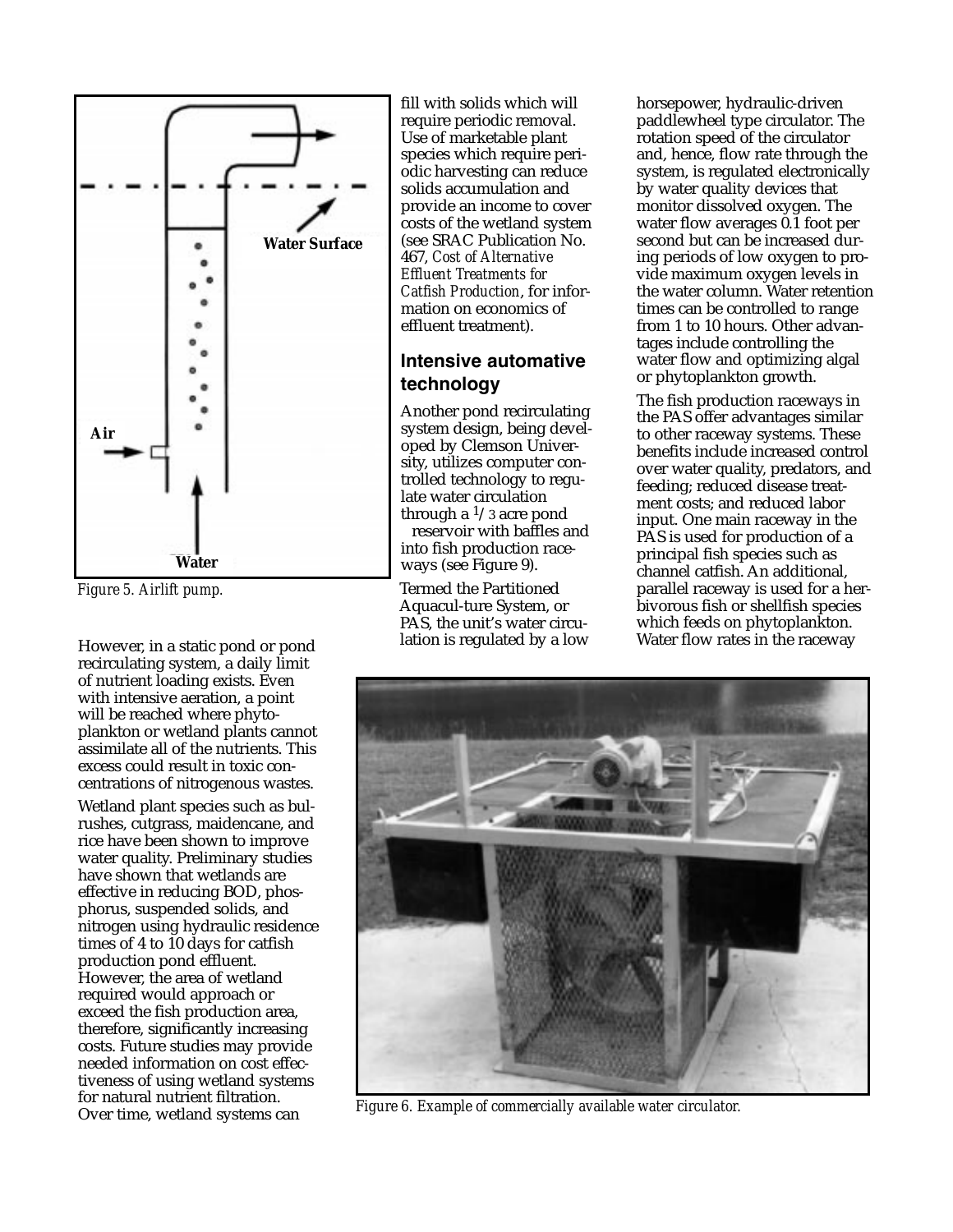

*Figure 7. Example of multiple pond/raceway recirculation system.*

can be regulated by electronically controlled gates.

Supplemental aeration is supplied to the raceway by floating, vertical pump aerators. A sump to collect solid fish waste is located immediately after the raceway and can be cleaned periodically by mechanical vacuuming. Removal of solid fish wastes aids in significantly reducing oxygen demand, and the waste can be used as a supplemental source of nitrogen and phosphorus fertilizer for terrestrial plant crops.

Research results of the PAS are promising. Fish production is being improved as field studies continue. Present studies have achieved production levels of 14,000 pounds of catfish and 2,000 pounds of tilapia per acre with new tests planned to increase fish

production. Reduced water requirements, control over algal populations and oxygen production, raceway production benefits, and partial recovery of nitrogen for use as fertilizer makes this system attractive and compatible with present and future conservation concerns.

#### **Summary**

Circulating water in ponds is an effective tool in destratification that improves oxygen levels throughout the pond and increases microbial oxidation of organic matter. Pond recirculation system technology is relatively new with many potential designs. Key to the systems is mechanical water circulation (pumps, aerators, or circulators) within a pond or pond/raceway combination.

Several potential **advantages** include:

- reduced water use and production effluent
- improved water quality
- easier accessibility to fish from raceways
- increase in species diversity
- increased sustainability

Several possible **disadvantages** of these systems include:

- need to pump or mechanically move water
- higher fish production costs compared to open pond culture due to increased pumping costs
- unproven economic feasibility in some cases

Recirculating pond systems will continue to develop in the future as water reuse becomes more important. Despite the positive impact on water quality, there has been little research to show that pond recirculating systems have significantly greater fish production over traditional open pond aquaculture.

Specific design criteria will vary depending on individual site, production objectives, and regulatory requirements. Farmers should carefully consider the costs and benefits prior to developing a pond recirculating system.

# **Additional Reading**

*Constructed Wetlands for Treatment of Channel Catfish Pond Effluents*. M. F. Schwartz and C. E. Boyd. Progressive Fish-Culturist 57:255- 266. 1995.

*Cost of Alternative Effluent Treatments for Catfish Production*. SRAC Publication No. 467.

*Nutrient Recovery and Reuse for Water Quality Control in the Partitioned Aquaculture System*. D. E. Brune, J. A. Collier, and T.E. Schwedler. Sustainable Aquaculture 95. Pacon International, Honolulu, Hawaii. 1995.

*Recirculating Aquaculture Tank Production Systems*. SRAC Publication Nos. 451-454.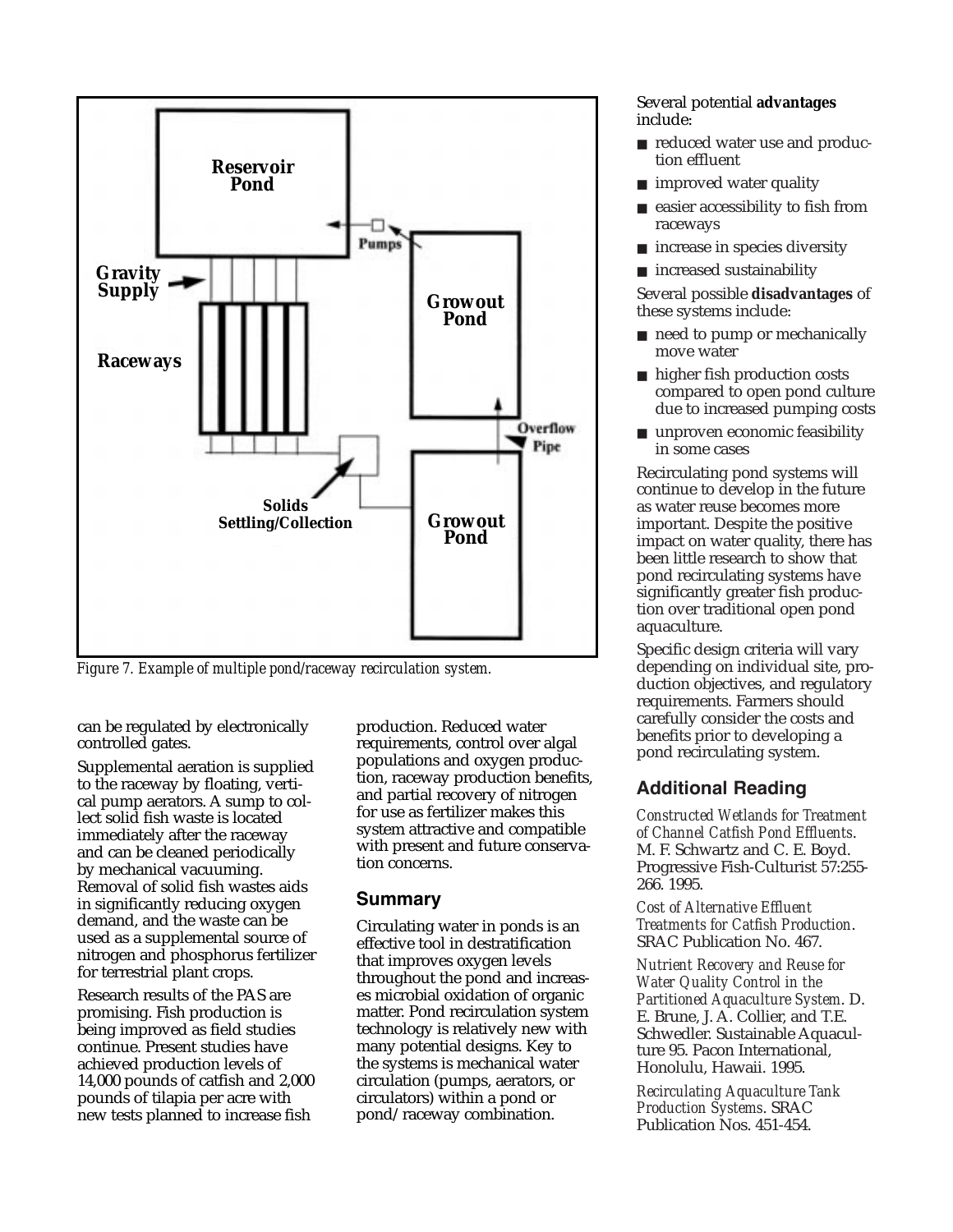

*Figure 8. Example of pond/ditch recirculation polyculture system.*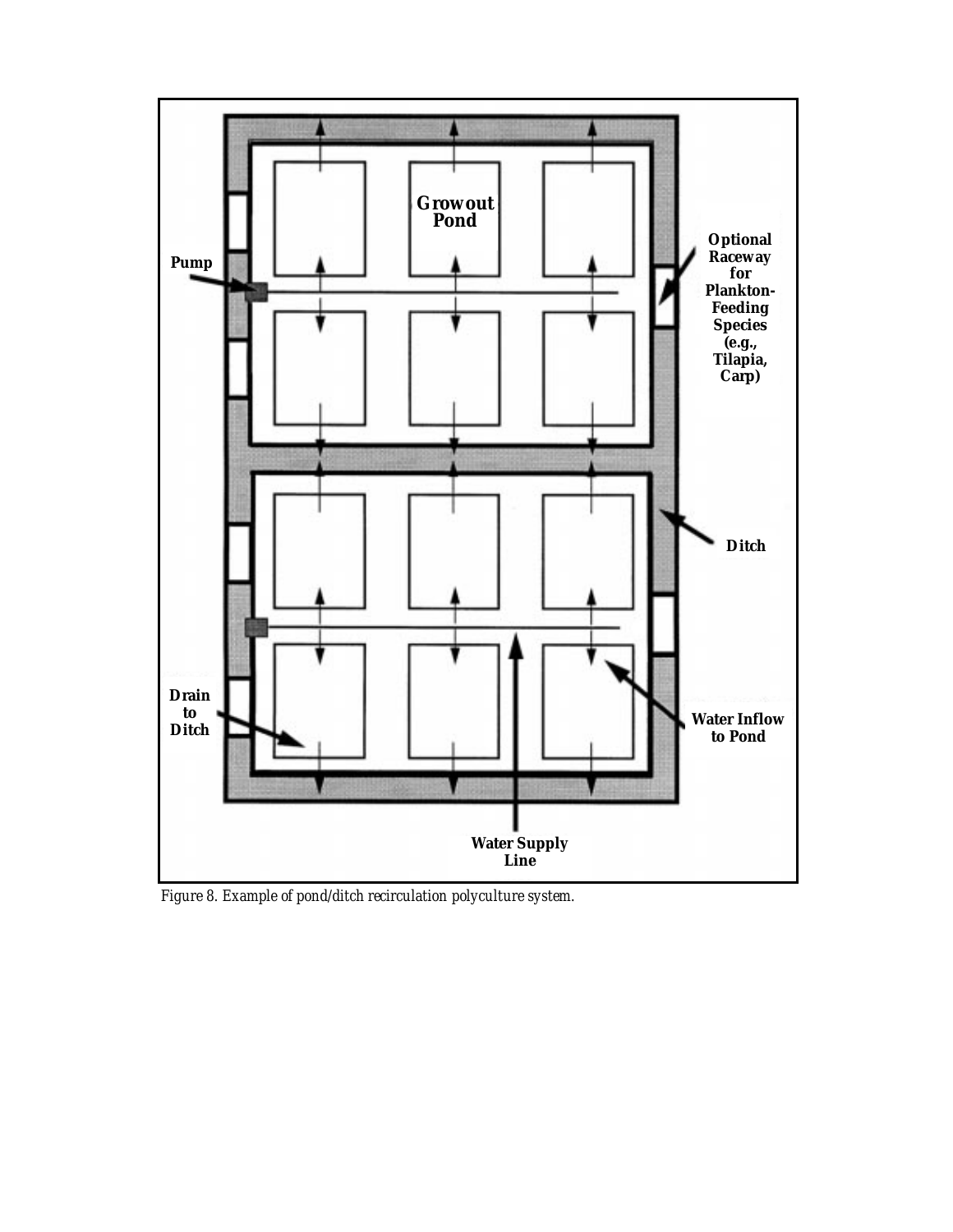

*Figure 9. Overview of Partitioned Aquaculture System (PAS) (Clemson University).*